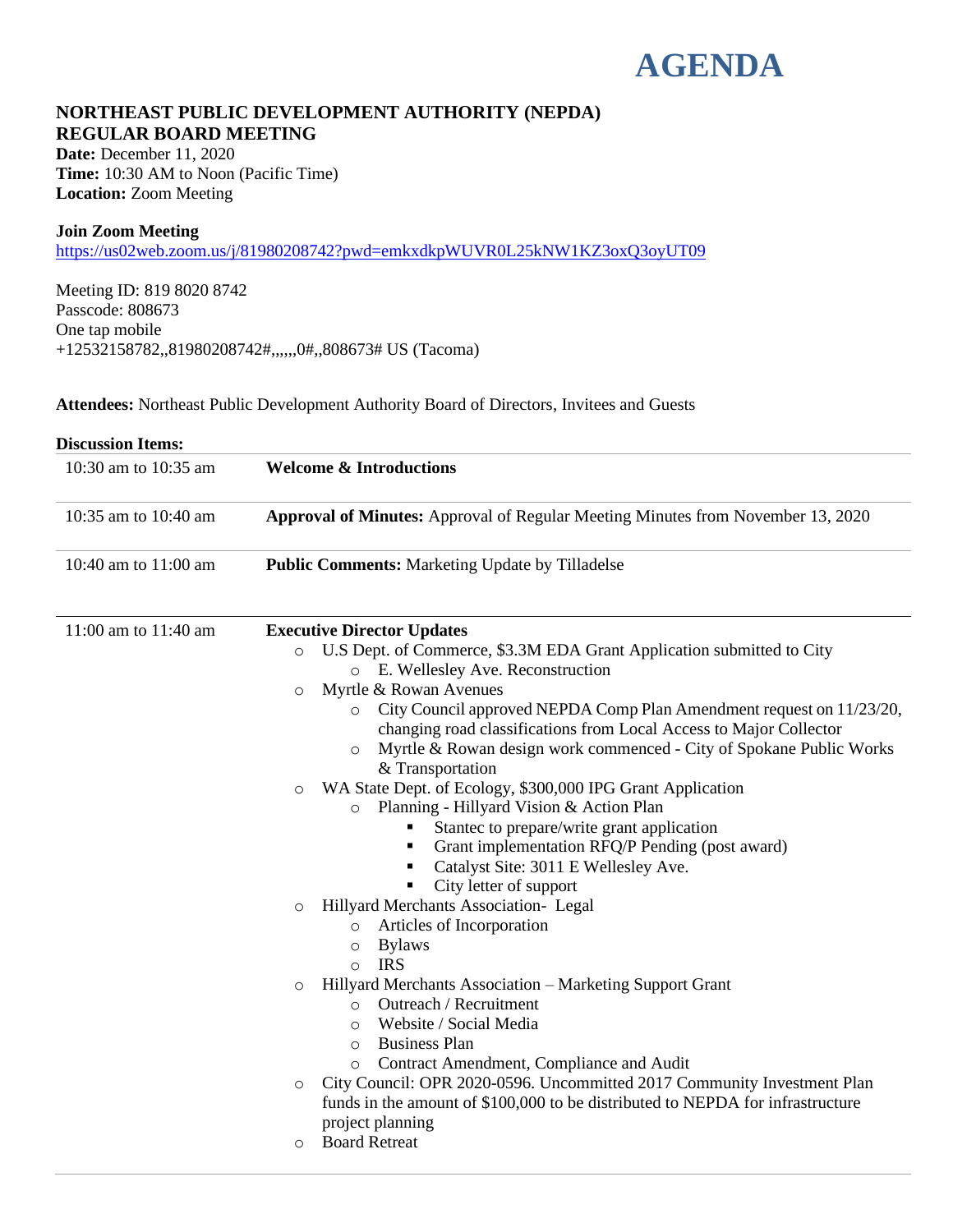# **AGENDA**

11:40 am to 11:55 pm **Action Item No. 1: Resolution No. 2020-011. A RESOLUTION** of the Northeast Public Development Authority to authorize the Executive Director to execute a contract with Stantec for purposes of writing the grant application for an Integrated Planning Grant from the Washington State Department of Ecology. The Contract amount shall not exceed \$4,800. If the IPG is awarded to the NEPDA, the Executive Director is authorized to prepare and implement a Request for Qualifications and/or Request for Proposal for the purposes of qualifying and selecting a company to perform any work authorized or determined necessary under the terms and conditions of any grant award. Any such Request for Qualifications and/or Request for Proposal shall be prepared, implemented, and determined pursuant to the NEPDA's Procurement Policy.

> **Action Item No. 2: Resolution No. 2020-012. A RESOLUTION** of the Northeast Public Development Authority Board of Directors acknowledging the NEPDA will utilize its best efforts to acquire and redevelop the real property situated at 3011 E. Wellesley Avenue, Spokane, Washington (hereinafter "3011 E. Wellesley") from the City of Spokane, and approval for the Board Chair to seek a letter of support from the City of Spokane to assist in a future transfer of 3011 E. Wellesley to the NEPDA.

11:55 am to 12:00 pm **Notable items, Around the Room, Closing**

**NEXT MEETING**: January 8, 2021, 10:30 AM to Noon. By Zoom, or at the Northeast Community Center, 4001 N Cook Street, Spokane, WA 99207 (south conference room, lower level).

## **DISCLOSURES**

**AMERICANS WITH DISABILITIES ACT (ADA) INFORMATION:** The City of Spokane is committed to providing equal access to its facilities, programs and services for persons with disabilities. Individuals requesting reasonable accommodations or further information may call, write, or email Human Resources at 509.625.6363, 808 W. Spokane Falls Blvd, Spokane, WA, 99201; or. Persons who are deaf or hard of hearing may contact Human Resources through the Washington Relay Service at 7-1-1. Please contact us forty-eight (48) hours before the meeting date.

**EXECUTIVE SESSION:** An Executive Session may be called during the meeting. The purpose must be announced and is limited by RCW 42.30.110. Examples include: (1) to discuss with legal counsel litigation, potential litigation and/or legal risks  $(RCW 42.30.110(1)(i))$ ; (2) to consider the acquisition of real estate by lease or purchase when public knowledge regarding such consideration would cause a likelihood of increased price (RCW 42.30.110(1)(b)); and (3) to consider the minimum price at which real estate will be offered for sale or lease when public knowledge regarding such consideration would cause a likelihood of decreased price (final action selling or leasing public property shall be taken in a meeting open to the public)(RCW  $42.30.110(1)(c)$ ).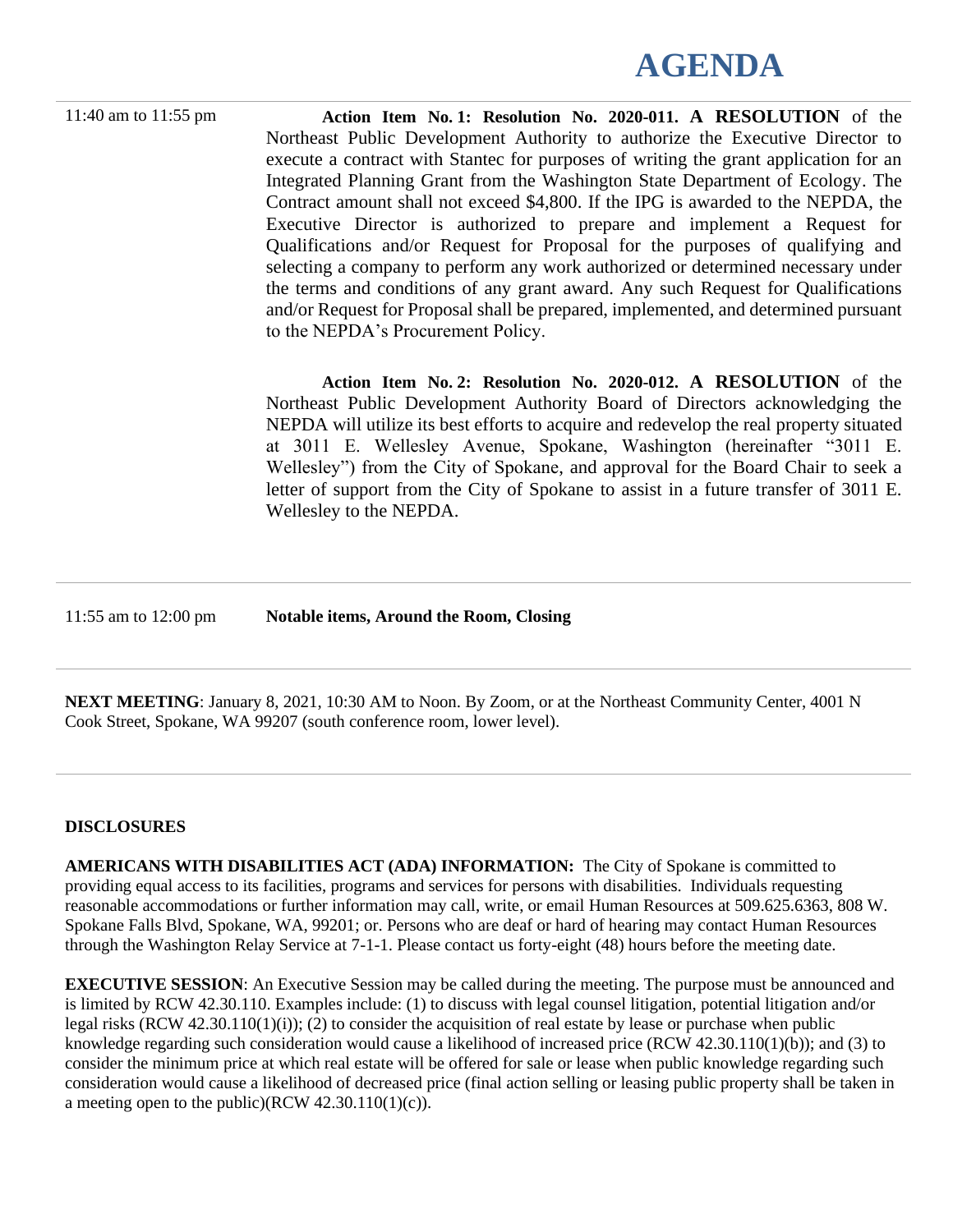## **NORTHEAST PUBLIC DEVELOPMENT AUTHORITY**

\_\_\_\_\_\_\_\_\_\_\_\_\_\_\_\_\_\_\_\_\_\_\_\_\_\_\_\_\_\_\_\_\_\_\_\_\_\_\_\_\_\_\_\_\_\_\_\_\_\_\_\_\_\_\_\_\_\_\_\_\_\_\_\_\_\_\_\_\_\_\_\_\_\_\_\_\_\_\_\_\_\_\_\_

## **Date: November 13, 2020 Meeting called to order:** 10:30 AM **Location:** Board Members and Public attendance via Zoom.

## **Welcome and Introductions**

Commissioner Kerns noted that a quorum was present.

#### **Attendees**:

NEPDA Board of Directors

- Josh Kerns
- Michael Cathcart
- Scott Simmons
- Cheryl Stewart
- Cindy Wendle
- Gerry Gemmill

#### Not in attendance:

- Jordan Tampien, Board Member
- Megan Clark, Legal Counsel

#### Board Staff

• David Guthrie, Executive Director

#### **Guests**

- Ron Valencia, Spokane County
- Shae Blackwell, City of Spokane
- Amy Broughton, Ryan Givens, Chris Gydac, Stantec
- Matt Hoffman, Maul Foster Alongi (MFA)

#### **Approval of Minutes**

Cindy Wendle noted that there is an incorrect date in the October Minutes. All work related to the OPENTogether (CARES Act) grant funding must be completed by 12/30/20, not 12/31/20. Subject to this change, Commissioner Kerns asked if anyone was opposed to approving the following: (1) Regular Board Meeting Minutes from October 9, 2020. Hearing no objections, a motion was made by Cindy Wendle to approve the minutes. The motion was seconded by Cheryl Stewart. The motion passed unanimously.

#### **Public Comment**:

- Amy Broughton, Stantec, presented the Grant Funding Strategic Plan. This is the culmination of several months' work. The NEPDA now has a grant funding matrix aligned with our goals.
- Matt Hoffman, MFA, presented the Economic Impact Assessment summarizing the economic benefits of planned NEPDA road improvements.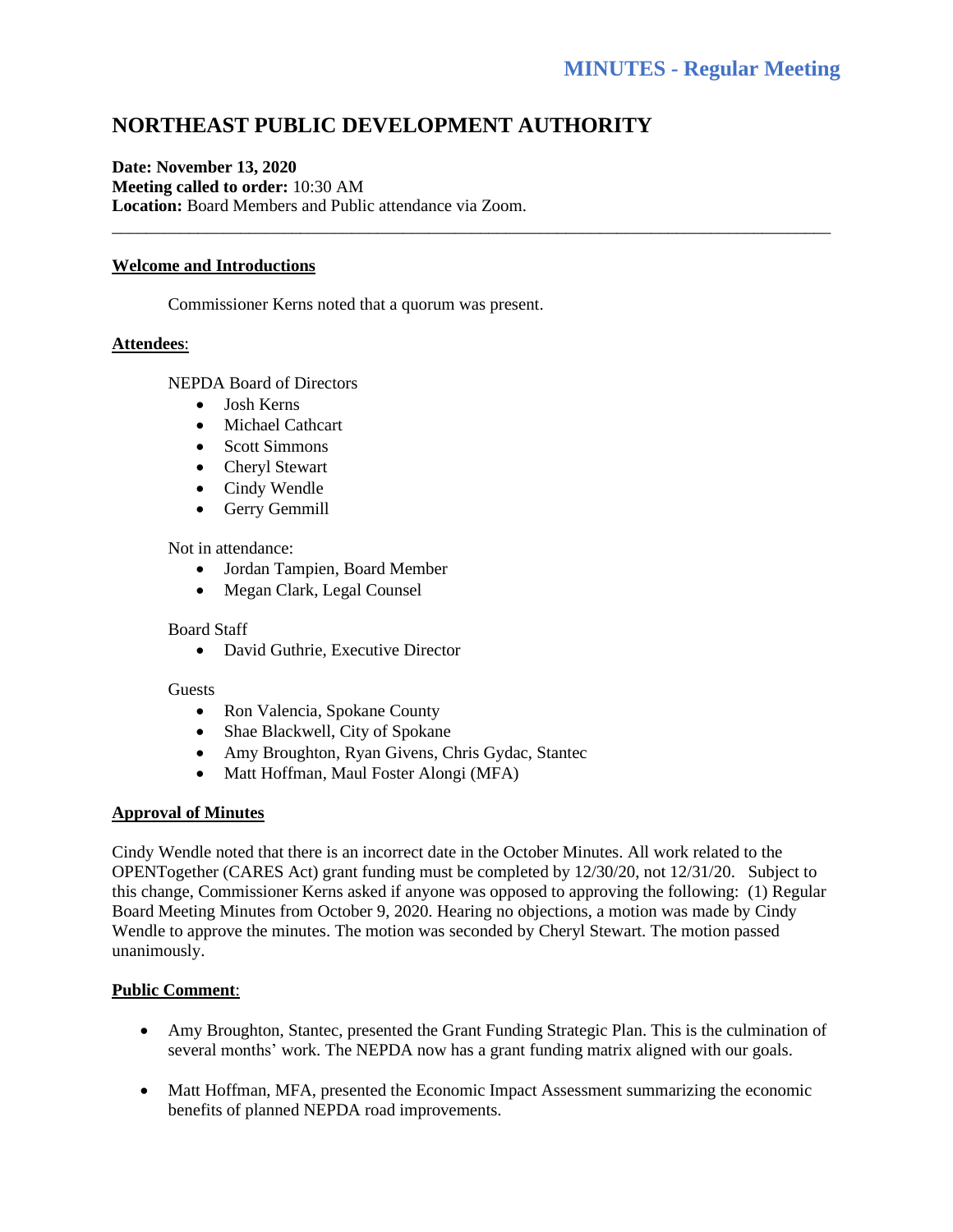- o By completing the proposed five ROW segments, the NEPDA neighborhood could realize between 518,300 and 633,500 new building square feet.
- o ROW investment in the NEPDA neighborhood over the 25-year period may result in:
	- An increase of 311,500 to 426,500 new industrial square feet (above baseline historical growth rates)
	- 520 to 711 new industrial jobs
	- \$16.5m to \$22.6m<sup>\*</sup> in new improvement value
	- \$1.2m to \$1.6<sup>\*</sup> in combined city and county property taxes
	- \$1.9m to \$2.6m<sup>\*</sup> in sales tax related to new building construction
	- \$2.3m<sup>\*</sup> in sales tax related to ROW construction

MFA stated, of the 305 acres in the NEPDA neighborhood that front one of the proposed ROW segments, 197 acres have development potential over the next 25 years. Focusing on the land where development could result from ROW investments reveals **only 135,732 square feet of existing building area, but the development capacity on this acreage is nearly 3 million square feet of building area**. This illustrates the significant development capacity in the NEPDA neighborhood.

#### **Board Updates**

None

#### **Executive Director Updates**

The Executive Director provided the following updates:

#### **Beacon Hill**

The executive director advised that a notice of default has been recorded on the Beacon Hill development. This is the first step in the foreclosure process. Scott Simmons noted that the Beacon Hill water system was being reviewed by the Department of Health at this time. Pending DOH approval, the first phase of Beacon Hill would have the permits needed to start construction. This includes a large ~140 unit apartment project at the base of the hill, near Havana and Valley Springs Road. Discussion ensued. Scott Simmons reminded the board that the City agreed to reimburse the developer \$650,000 for public water system expense at the request of the NEPDA. Cindy Wendle asked if the Development Agreement was assignable to a new buyer/developer. Scott advised that the development agreement was assignable, and it was unlikely the City could reallocate any of the reimbursement funds to another use as a result.

#### **Esmeralda Commerce Park**

It was noted that LB Stone sent an email to the Executive Director asking to extend the Development Agreement between the City and LB Stone. It appears that the developer may not break ground in 2021. The LB Stone request was forwarded to Scott Simmons and City Attorney, James Richman for review. Scott Simmons advised the board that the NEPDA should consider whether an extension is warranted, and whether there is a better use for \$1.25M. The NEPDA should make a recommendation to the City.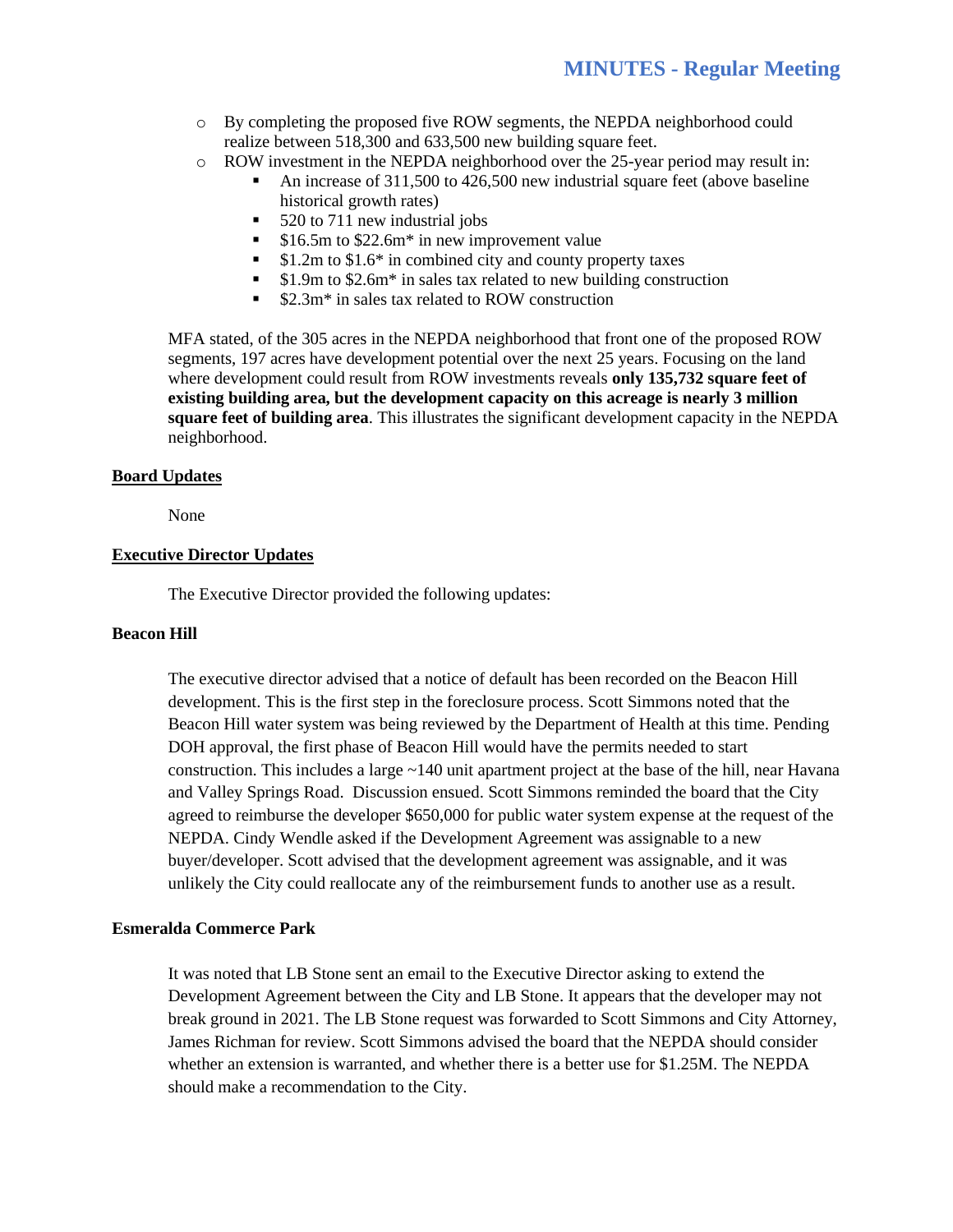Josh Kerns expressed doubts about agreeing to an extension of the Development Agreement. He pointed out that if we grant an extension, there is no guarantee the developer wont request an extension next year or the year after. Michael Cathcart suggested the NEPDA could ask the Developer to delay requesting reimbursement, potentially until the expiration of the Development Agreement in 2029. The Executive Director commented that this is consistent with the Developer's prior representations about wanting to delay the dedication of public roads. Cindy Wendle agreed that delaying reimbursement is a good option, and questioned whether we have better uses for the capital. She noted that it's important to consider long term investments that will lead to business growth in the NEPDA. Discussion ensued about alternative uses for the \$1.25M.

## **EDA Grant - E Wellesley Ave. Right-of-Way (ROW)**

- After developing a road plan to stay within the existing ROW, the City has recently determined that we can't reduce our Stormwater swale width without an engineering study
- A Stormwater study will delay our EDA grant application another 30-60 days, and cost \$7,500 - \$10,000.
- We are applying for a CARES Act funded grant, so timing is critical.
- We will proceed with the standard 65' City road section, which will require ROW from all property owners on the north and south side of Wellesley.
- This will increase costs and complexity
- We are also being asked to add water and sewer connections to all properties.

## **EPA and Dept. of Ecology (IPG) Grant**

Stantec submitted an \$800,000 grant application to the EPA on behalf of the City, which can be used for planning and environmental clean-up. City foreclose of 3011 E Wellesley Ave. is scheduled for late January 2021. If the City takes title, the NEPDA should attempt to acquire and redevelop the site as a mixed-use workforce housing (catalyst) project, using EPA and or IPG grant funds for planning/design.

## **Comprehensive Economic Development Strategy (CEDS)**

## **EDA grant application –**

- Stantec submitted an EDA grant application on behalf of the ADO in late September.
- If awarded the grant, the new CEDS process will commence in 2021.
- The current CEDS is outdated, and does not reflect NEPDA priorities.
- This is a "critical" document for planning and grant applications.
- Given our dependence on grant funding, we need to make sure NEPDA priorities and vision are well documented in the pending CEDS.

## **2017 NEPDA Master Plan - Update**

- **2021 Vision & Action Plan** 
	- The Executive Director explained that the 2017 Master Plan has some strong elements, including infrastructure planning, but it lacks vision. It is based on a flawed premise, i.e. assemblage of small parcels into large ones. The NEPDA is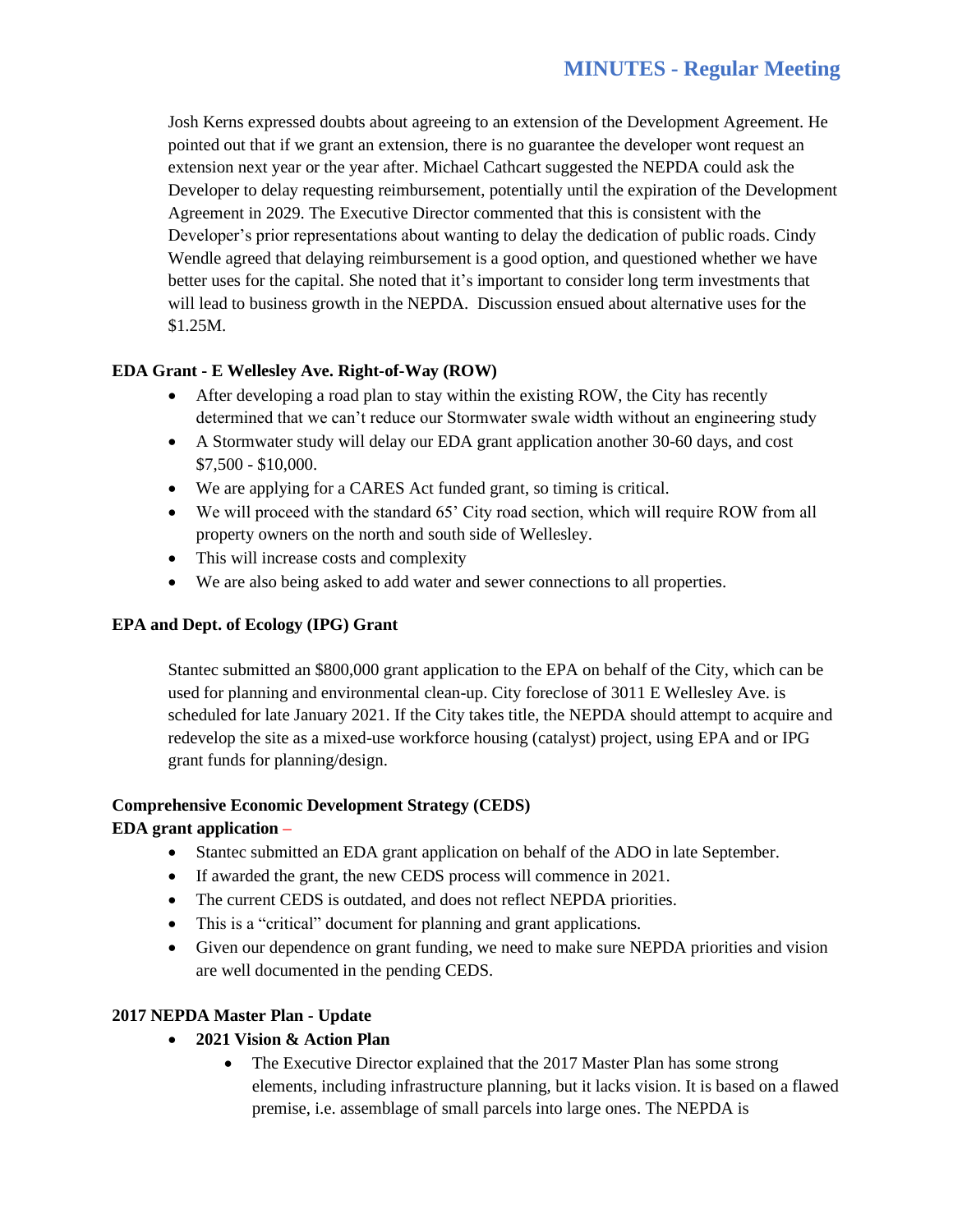implementing infrastructure plans generally in accordance with the 2017 Master Plan, but a new Vision and Action Plan needs to "supplement" the 2017 Master Plan. The Vision and Action Plan should include both City and County. The Plan currently only includes the City. The proposed Vision & Master Plan should focus on a small business innovation zone and makers district. He noted that a makerspace on the Ranch was previously considered by the City (prior IPG planning grant). Guthrie noted that NEPDA real estate dictates a small business focus. We have many small Parcels – 680 inside City of < .5 acres, and the large parcels are either sold, contaminated, or unresponsive. The Vision and Action Plan will be a key document to secure additional grant funding.

## **OPENTogether (CARES Act) Marketing Support Grant Digital Marketing**

The Executive Director noted that an intern from Whitworth University has been hired by the NEPDA (Abbie Hopkins). The Open Together grant project is progressing. The project timeline was outlined.

- Outbound calling Tilladelse developed a script, defined the outreach goals
	- o This goal is to spread the word about what the NEPDA is doing for the area, announce the new merchant association, seek out great stories for local businesses, invite business leaders to the upcoming online event (webinar focused on Digital marketing in 2020 and beyond)
	- $\circ$  This outreach is scheduled to be complete at the end of next week (11/20)
	- o Built landing page with look for Spokane Made (Hillyard merchant association) to collect information
- Produce print and marketing collateral materials to support the efforts of the intern.
	- o Identify essential elements due by 11/17
	- o Finalize content due by 11/27
	- o Content production due by 12/4
- Automated marketing implementation
	- o Pre-purchase of annual agreement completed
	- o Initial CRM set-up completed
	- o email templates, campaign workflow set-up, implement tracking for website/social/email - due by 11/27
- Website development create a merchant association site that works in conjunction with Make it Spokane and highlights Spread Kindness
	- o Domain and Hosting secured Spokanemade.com
	- o Site map to be completed due by 11/17
	- o Content completed due by 11/27
	- o Site development completed due by 12/16

#### **Board Retreat**

- The Executive Director asked whether there interest in having a board retreat in December to discuss the following
	- o Budget
	- o Grant Application Plan
	- o 12 month goals, 5 year goals
	- o NEPDA Strategic Plan